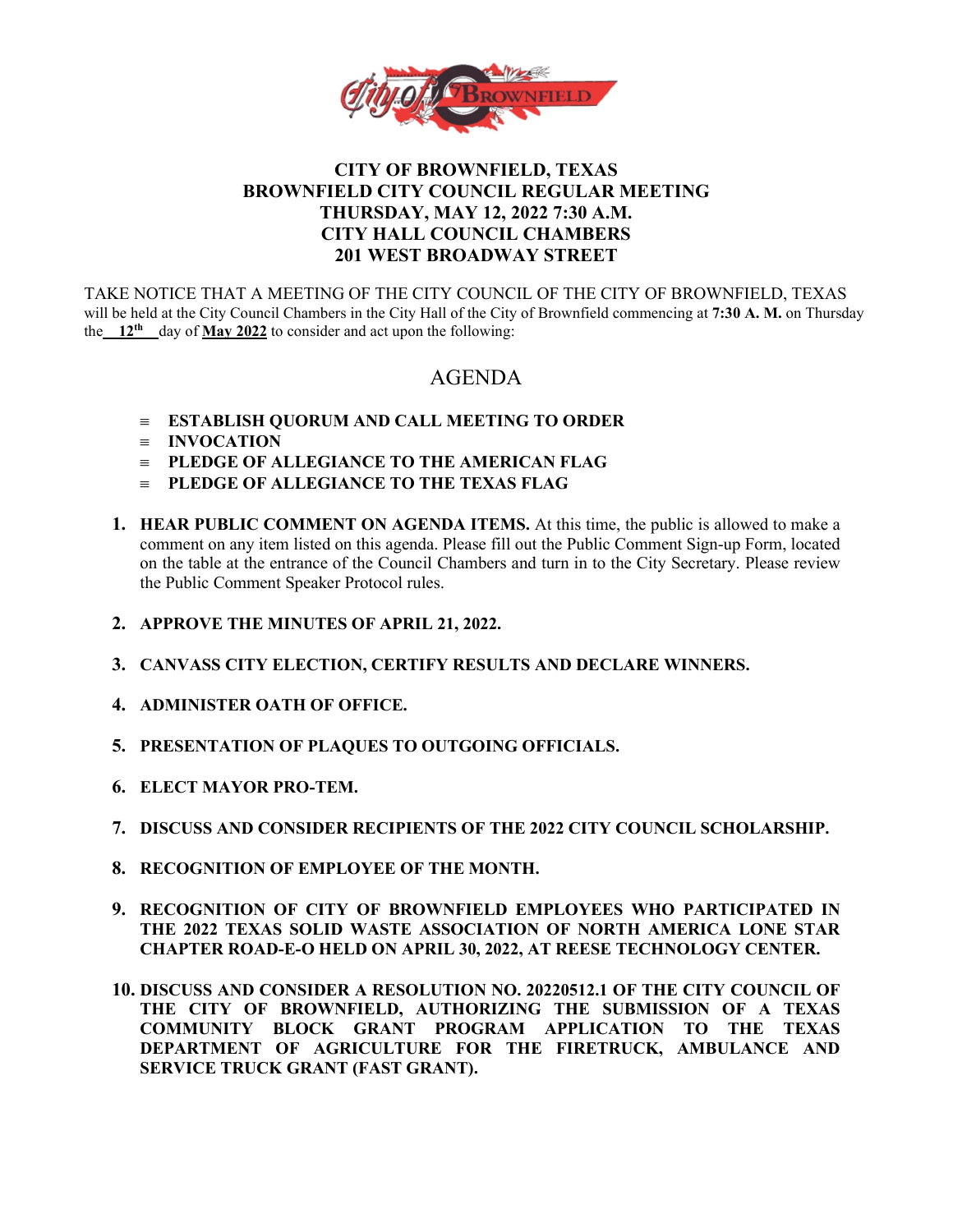

- **11. HEAR AND CONSIDER QUARTERLY UPDATE AND REPORT BY CITY OF BROWNFIELD POLICE CHIEF.**
- **12. HEAR AND CONSIDER QUARTERLY UPDATE AND REPORT BY CITY OF BROWNFIELD CODE ENFORCEMENT OFFICER.**
- **13. CONSIDER ORDINANCE NO. 2128 GRANTING TO RYAN OWENS D/B/A RYNO RECYCLE ("RYNO RECYCLE") THE RIGHT, PRIVILEGE AND FRANCHISE TO CONDUCT WITHIN THE CITY OF BROWNFIELD, TEXAS, A RECYCLING BUSINESS AND TO ENTER UPON AND USE WITHIN, OVER, ABOVE, ACROSS AND ALONG ANY AND ALL OF THE PRESENT AND FUTURE DEDICATED RIGHTS-OF-WAY AND ALLEYS OF THE CITY OF BROWNFIELD TO INSTALL, MAINTAIN, REPAIR AND REMOVE COLLECTION CONTAINERS FOR THE PURPOSE OF CONDUCTING ITS RECYCLING BUSINESS IN THE CITY OF BROWNFIELD AS NOW EXISTING, OR AS SAID CITY LIMITS MAY HEREAFTER BE EXTENDED; PROVIDING THAT THIS FRANCHISE SHALL BE EFFECTIVE FOR A PERIOD OF TWO (2) YEARS; RETAINING ALL RIGHTS OF CITY TO REGULATE THE LOCATION OF RYNO RECYCLE'S COLLECTION CONTAINERS IN, UPON, ALONG, UNDER AND OVER THE DEDICATED RIGHTS-OF-WAY, ALLEYS AND OTHER PUBLIC PLACES OF CITY, AS WELL AS TO REQUIRE THE RELOCATION OF SAME; PROVIDING FOR EFFICIENT SERVICE AND MAINTENANCE OF RYNO RECYCLE'S PROPERTY; PROVIDING COMPENSATION, AND METHOD OF PAYMENT OF SUCH, TO THE CITY FOR THE USE BY RYNO RECYCLE OF THE DEDICATED RIGHTS-OF-WAY AND ALLEYS OF THE CITY; PROVIDING FOR THE MAINTAINING OF RECORDS BY RYNO RECYCLE WITH RIGHT OF INSPECTION BY CITY RESERVING TO CITY ALL POWERS OF REGULATION; PROHIBITING ASSIGNMENT EXCEPT BY CONSENT BY CITY EXCEPT IN CERTAIN CASES; PROVIDING A SEVERABILITY CLAUSE; PROVIDING THAT THIS FRANCHISE SHALL NOT BE EXCLUSIVE; PROVIDING FOR THE ACCEPTANCE OF THIS FRANCHISE ORDINANCE BY RYNO RECYCLE.**
- **14. DISCUSS AND CONSIDER RESOLUTION NO. 20220512 OF THE CITY COUNCIL OF THE CITY OF BROWNFIELD, TEXAS, AMENDING THE EMPLOYEE PERSONNEL POLICIES MANUAL; PROVIDING FOR A REPEALING CLAUSE; AND PROVIDING AN EFFECTIVE DATE.**
- **15. CONSIDER APPLICATION SUBMITTED BY THE BROWNFIELD CHAMBER OF COMMERCE FOR FUNDING FROM HOTEL OCCUPANCY TAX REVENUE FOR THE 10TH ANNUAL GRAPE CAPITAL OF TEXAS VINEYARD FESTIVAL.**
- **16. DISCUSS AND CONSIDER MASTER AGREEMENT BETWEEN CITY OF BROWNFIELD AND KIMLEY-HORN AND ASSOCIATES, INC. FOR CONTINUING PROFESSIONAL SERVICES FOR PRELIMINARY AND FINAL DESIGN, BIDDING, AND CONSTRUCTION PHASE SERVICES OF THE 2021-2022 STRIP PAVING PROJECT.**
- **17. EXECUTIVE SESSION IN ACCORDANCE WITH TEXAS GOV'T CODE SECTION 551.074 PERSONNEL MATTERS – TO DELIBERATE THE APPOINTMENT, EMPLOYMENT, EVALUATION, REASSIGNMENT, DUTIES, DISCIPLINE, OR DISMISSAL OF THE DIRECTOR OF ECONOMIC DEVELOPMENT.**